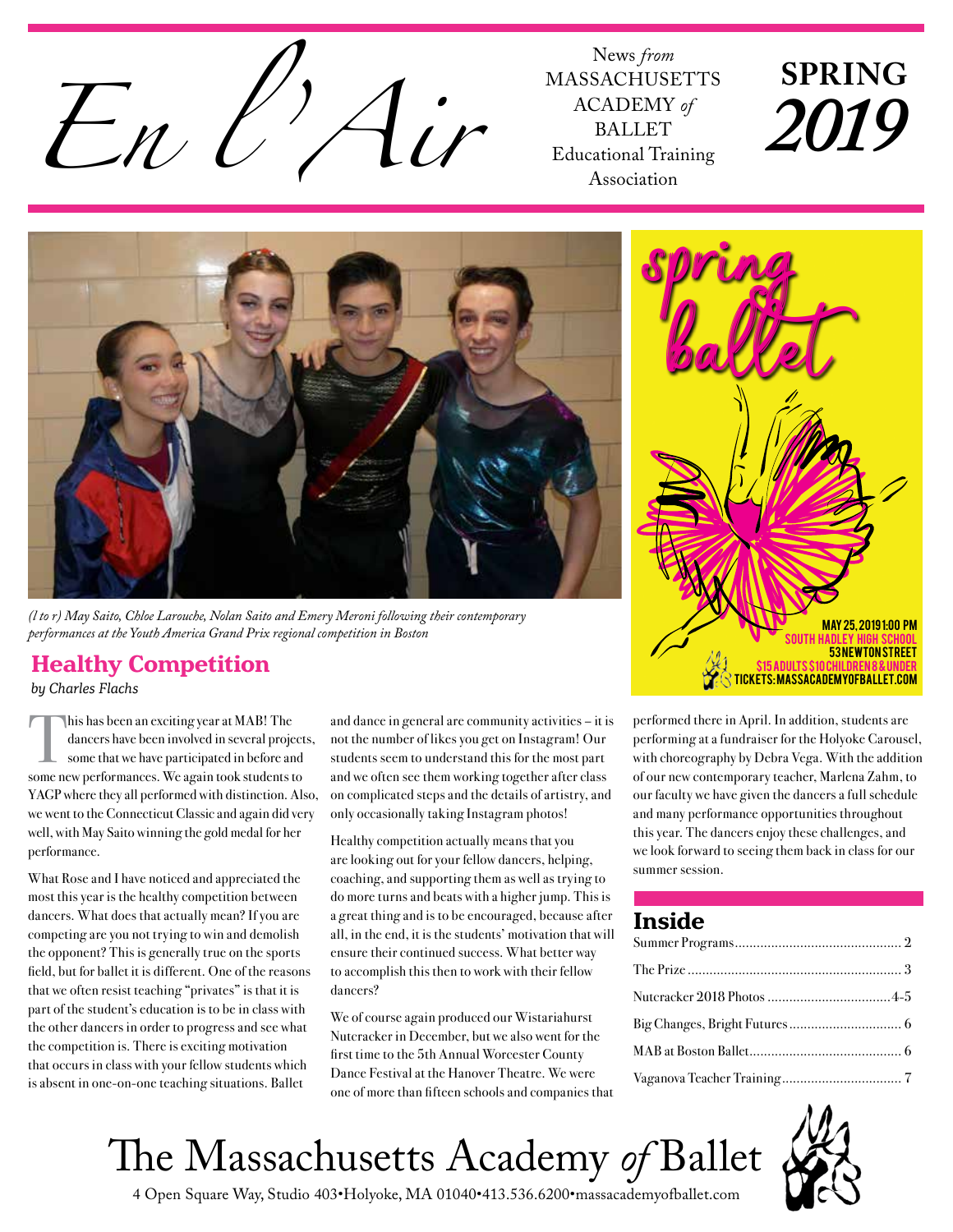### *En L'Air* **Summer Programs at MAB**

*by Rose Flachs*

This summer the Academy offers a week-long<br>pre-ballet workshop, a beginning ballet<br>workshop and a four-week exceptional pre-ballet workshop, a beginning ballet workshop and a four-week exceptional intensive. The faculty includes directors Rose and Charles Flachs and returning faculty Erica Maillet, Risa Peals, Marlena Zahm, and Matisse Madden. We are thrilled to have guest artists Debra Vega and Shakia Johnson as well. During the intensive students will study ballet, pointe, repertory, hip hop, jazz, and modern.

We are thrilled that Risa Peals will be returning from Japan. Risa has been the principal ballet teacher at Tateda Ballet Studio Tokyo, Japan. Her resume includes training at the Goh Ballet Academy, in Vancouver, Canada, and the Mutsumi Ballet Studio (taught by Hiroko Tomoda, former ballet mistress of The Tokyo Ballet), the Russia Ballet Institute, the Kishibe Ballet Studio, and Sophia University in Tokyo, Japan.



Debra Vega will teach jazz classes. Debra danced on Broadway in such shows as A CHRISTMAS CAROL THE MUSICAL (Madison Square Garden Theatre) for four seasons, ANYTHING GOES (Lincoln

Center), FUNNY GIRL (Actors Fund) and also danced for four seasons as a "Radio City Rockette" in the RADIO CITY CHRISTMAS SPECTACULAR. She has traveled the United States and Europe in National and European Tours such as FAME! THE MUSICAL, CRAZY FOR YOU, and STEEL PIER. Her favorite Regional Theatre productions include A CHORUS LINE (Judy), WIZARD OF OZ (Glinda), A FUNNY THING HAPPENED ON THE WAY TO THE FORUM (Gymnasia), as well as three other productions of CRAZY FOR YOU and five different productions of WILL ROGERS FOLLIES. Debra is also a proud member of Actor's Equity Association (AEA) and American Guild of Variety Artists (AGVA).



MAB is thrilled to welcome guest artist Shakia Johnson, who will teach hip hop. Shakia was born and raised in Springfield, MA and is a graduate of the Pioneer Valley Performing Arts Charter High School and Dean College. She received her teaching artist certificate from the National Dance Institute in New York in 2009. Shakia has choreographed and directed more than 40 hip hop, modern, African and lyrical works performed at Trenton Educational



Dance Institute, Rider University, the Princeton School of Ballet and the Bates Dance Festival. She has performed for numerous hip hop events and has opened for concerts by Fat Joe, Jadakiss, 112, Charlie Baltimore, Kima from "Total" and Omarion. In 2005 she choreographed a hip hop number for the Celtics/NBA half-time show. She has toured the U.S. and abroad dancing with Face Da Phlave Entertainment and Illstyle and Peace Productions. She currently teaches Hip Hop Dance and Culture at Mount Holyoke, Amherst, and Smith Colleges.

As always we have a fabulous demonstration of the summer's work on August 16th at 2:00 p.m. Join us! Register now while there are still spots available.

#### **JULY 15-19 Creative Ballet Workshop**

Ages 5-7 M-F 8:30am-12noon dance, improvisation, acting, games, storytelling 1wk \$250

#### **JULY 15-19 Beginning Ballet Workshop**

Ages 8-10 M-F 8:30am-12noon ballet, improvisation 1wk \$250

#### **JULY 22-AUGUST 16 Intermediate Level Ballet Intensive**

Ages 11-14 M-F 9:30am-4pm ballet, variations, pointe, modern, jazz, yoga 1wk \$400 3wk \$700 2wk \$550 4wk \$800

#### **JULY 22-AUGUST 16 Advanced Level Ballet Intensive**

**Banet Intensive**<br>Ages 14+ M-TH 9:30am-5pm<br>E 9:30am-4pm r 9:50am-4pm<br>ballet, pointe, pas de deux,<br>renettery medern iezz vege F 9:30am-4pm repertory, modern, jazz, yoga 1wk \$450 3wk \$800 2wk \$625 4wk \$900

#### **JUNE 18-AUGUST 15 Adult Open Classes**

Intermediate TU & TH 9:30-11am Beginning | Intermediate TU 6-7:30pm 10 Class Card \$150 College Student 10 Class Card \$140 Single Class \$20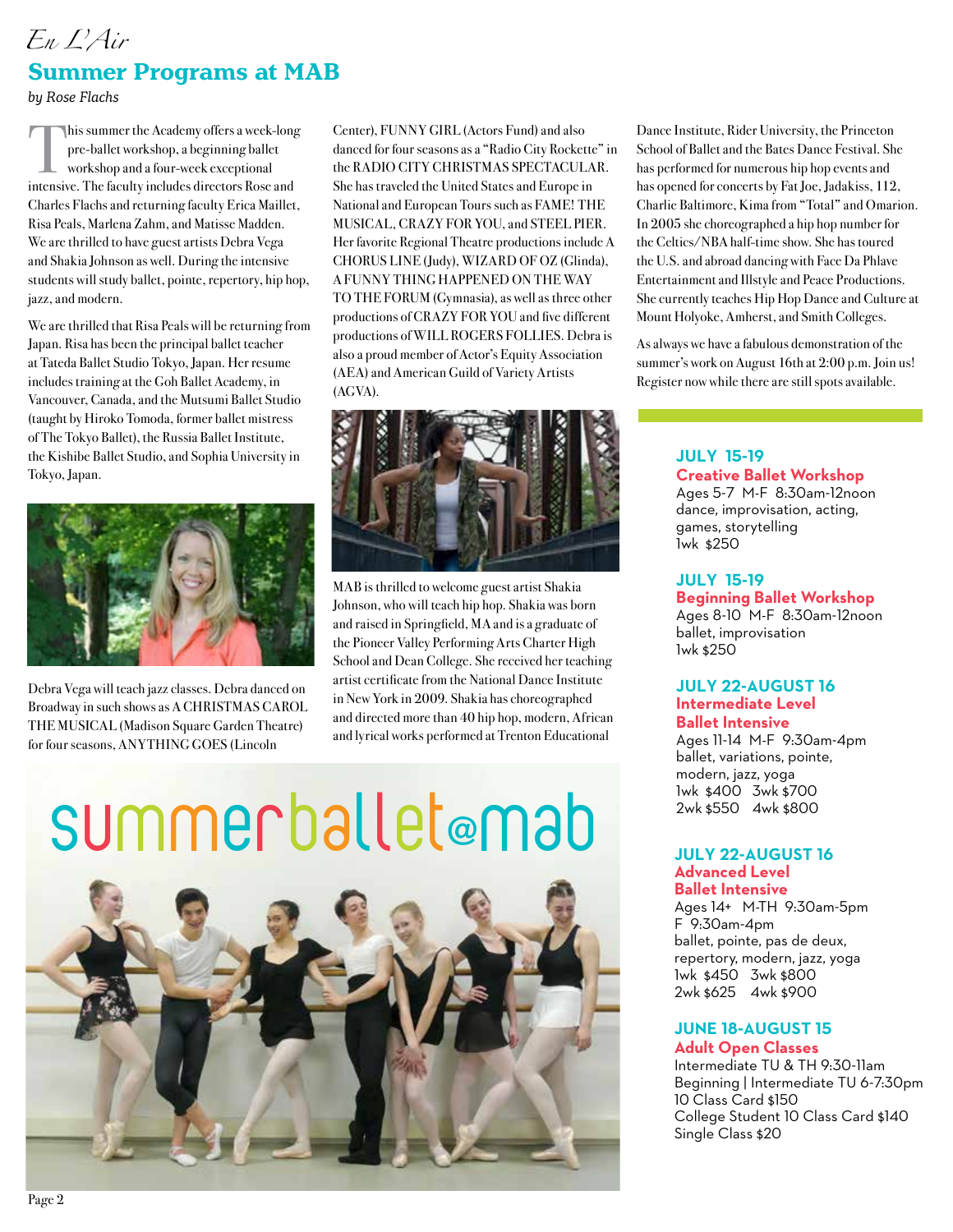# News *from* MASSACHUSETTS ACADEMY *of* BALLET Educational Training Association • Spring 2019

### **The Prize**

*by Loran Saito*







The hectic competition season is<br>over. The team-Emery, Chloe,<br>Nolan and May-all performed over. The team—Emery, Chloe, Nolan and May—all performed beautifully and made Rose and Charles and their families and friends proud. The judges in both competitions recognized the MAB dancers: they received some nice scholarship offers and some certificates to hang on the wall, but the real prize was handed to them over and over, starting in September.

Rose and Charles have often said that competitions are not a high priority at MAB. If MAB students want the expe rience of competing, Rose and Charles support their efforts and help prepare them so they can reach their highest potential, but it requires a major com mitment on the part of each student and family. When the academic year launches, participating students begin their training four days a week, includ ing three rehearsals at the end of class. This makes for long days, dinner at 9 pm, late homework, and short nights for everyone. On the positive side, this rigorous schedule also allows the danc ers to benefit from focused work on just a few pieces, adding to their overall strength, technique and artistry.

If you have never experienced watch ing a ballet competition like YAGP or Connecticut Classic, it is worth making the trip to Boston or Worcester or Torrington to check it out. It is an amazing scene. One after another, beautiful, hard-working dancers come out on the stage in gorgeous costumes, and dance classical (and contemporary, at YAGP) variations that represent the culmination of months and months of hard work. Each performance lasts less than two minutes—two minutes! That's all they get! If they slip, or happen to have a bad cold, or get momentarily dis tracted, there is no do-over. It's stun ning and (from a parent's perspective) a bit absurd. And also impressive.

Since my oldest child participated in YAGP seven years ago, I have observed with pride that when MAB dancers take the stage, they do so with strength, grace and confidence. They are ready, and the quality of their training and preparation shines in a very full and intense field of

competitors. Whatever the outcomes of the judges' decisions, the prize that the kids have been earning through their daily discipline and late nights in the studio with Rose and Charles shines through.

I remember when I accompanied May, Emma Jane and Sarah to the dressing room when they performed "In the Mood," (also known as "The Chicken Dance") at YAGP quite a few years back. I recognized an instant vibe of intimidation that other girls their age were sending their way. I said to May, "Stop staring at the competition, and warm up!" There is no doubt that some dancers come to competitions with an intention to intimidate other dancers. I loved watching our MAB team take on that culture at YAGP and Connecticut Classic with their kindness and gra ciousness to other competitors. Rather than being intimidated, they came home inspired, with new friends, and a new appreciation for the supportive culture at MAB, modeled by Rose's and Charles' support for all of their students.

YAGP and Connecticut Classic had other benefits. Our dancers were invited to participate in master classes where they experienced different teachers' approaches (some exciting, some less so). In those classes they experimented with getting themselves seen, again in a crowded field, through their focus and hard work in class.

As a parent, I am grateful that Rose and Charles gave MAB dancers the opportunity to participate in the com petitions this year. I am also glad that they are over—that was a lot of late night driving, not to mention all the butterflies in my stomach as I waited for our dancers to come on stage! The kids learned a lot about themselves, both as people and as dancers. The real prize that they earned through training intensively will always be with them, when the certificates are recycled and the summer programs are over.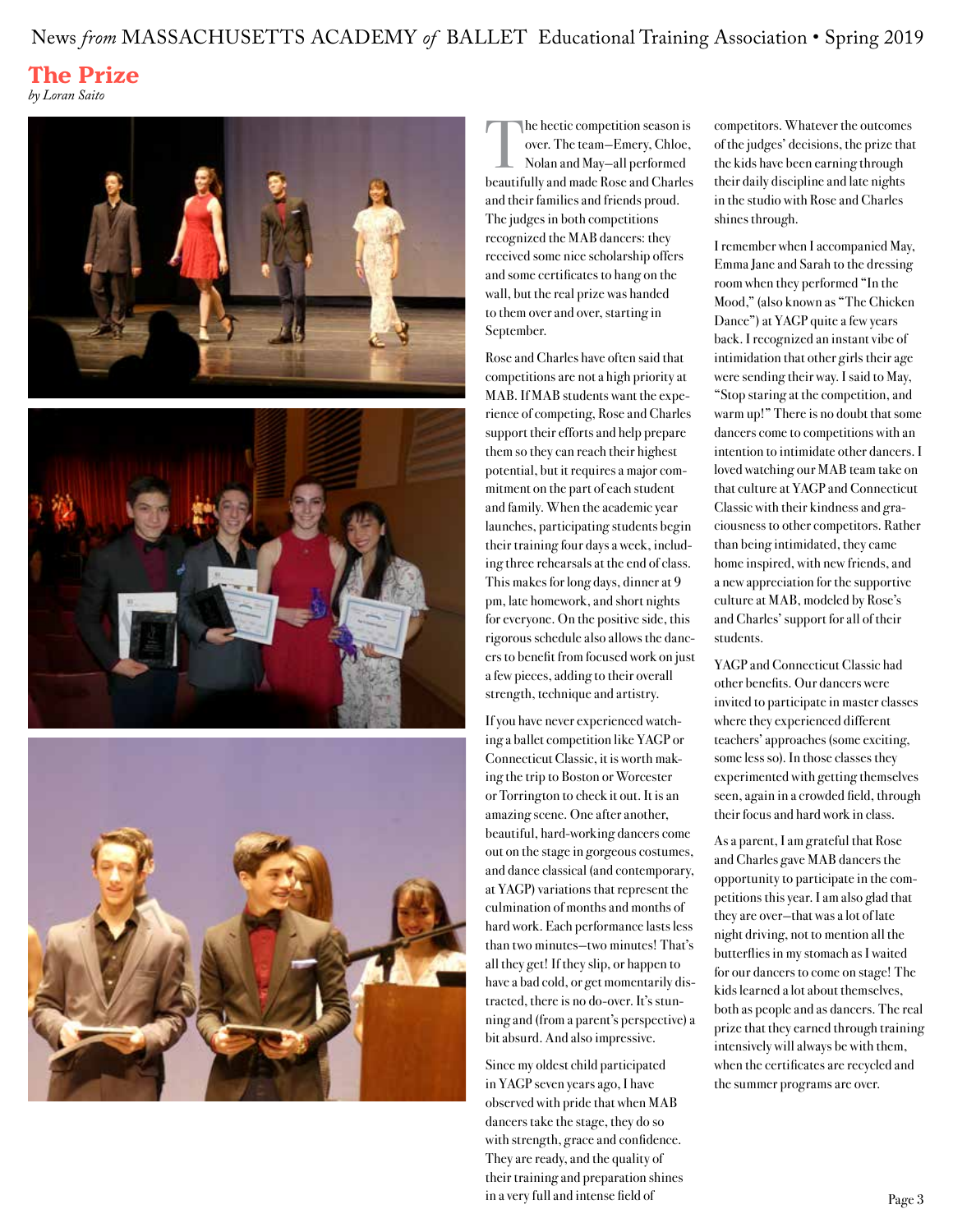





























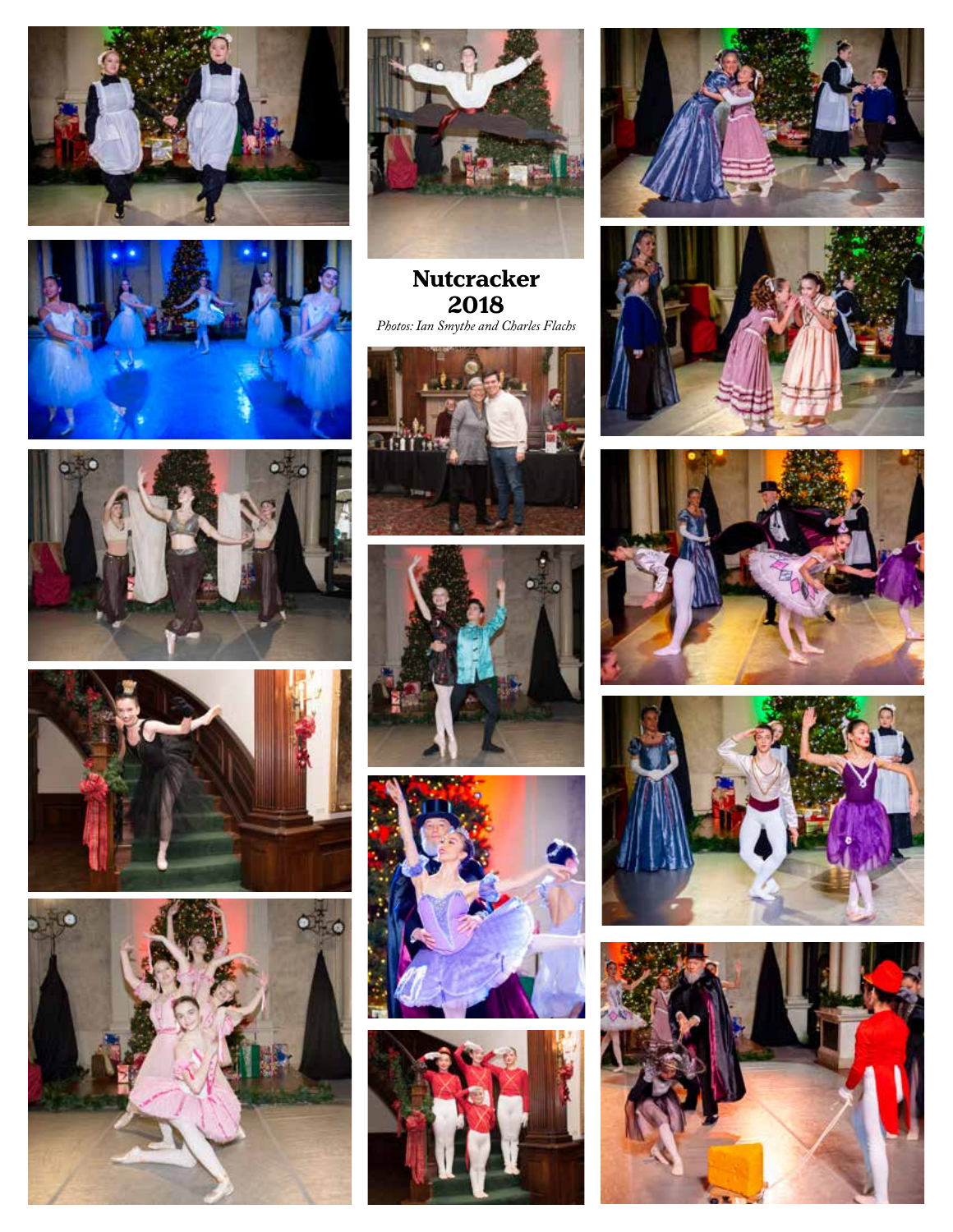



























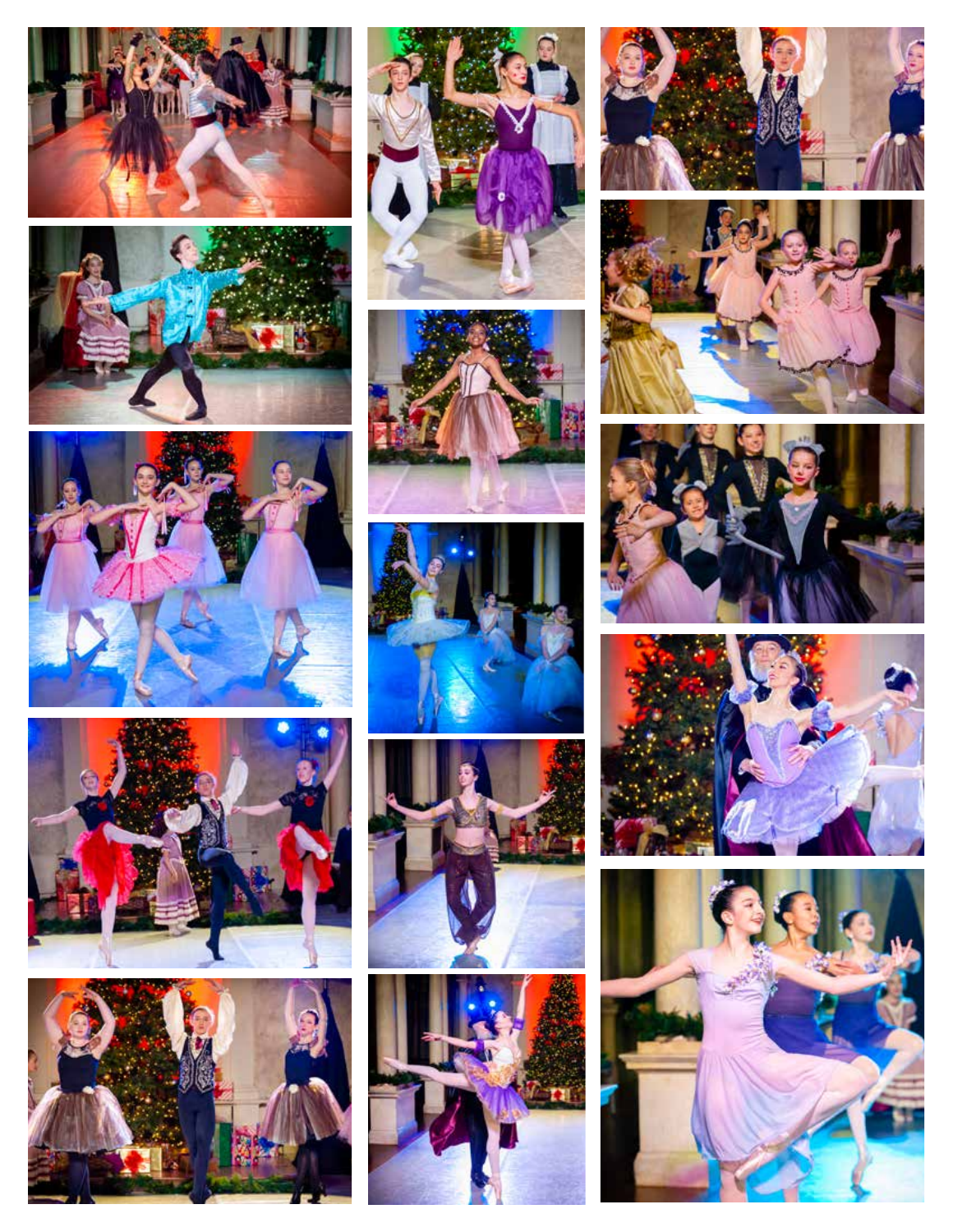# *En L'Air* **Big Changes, Bright Futures**

*by Becca Paul*

"You create your destiny. Hard work, dedication, sacrifice, and taking risks create amazing opportunities." Misty Copeland



*(l to r) Abby, Emma Jane and May*

We do we say goodbye? How do we show<br>appreciation for a place that has given us<br>so much? How do we deal with missing the appreciation for a place that has given us friends we spend time with every day? How do we bravely face the new journey we embark on as we move on with life?

The answers are all different. Graduating from high school and figuring out what's next is a significant milestone for all. It can be terrifying and exciting. It is a time that can be deeply emotional for not only that person, but the people around them.

Three beautiful young women are ready to take that journey and start on a new path that will lead them to amazing things. Abby Lacey, Emma Jane Konkoly, and May Saito are all moving on. We wanted to shine the spotlight on these talented MAB students before they leave.

Abby Lacey is 18 years old and is graduating from Wilbraham Monson Academy. She will be going to Northeastern University and majoring in chemical engineering. Her journey at MAB began when she was about six years old. She, like Emma Jane and May, shared Cathy Johnson as their first teacher, and remembered her fondly. MAB has been a huge part of Abby's life for a very long time. She says, "In ballet, there are no fans on the sidelines cheering you on or pushing you to do your best – it's really up to the individual dancer to do that for themselves." With that said, one of the most important things Abby has learned is the "value of self-determination." She would tell the younger dancers at MAB to always "find the joy in their dancing and to never give up when things might seem difficult." Abby is excited to take open classes at Boston Ballet. She will miss MAB, and says, "Rose and Charles have created a space that has become almost like a second home. They truly foster a community of dancers that radiates kindness in all that they do. I've made some wonderful friendships in my time at MAB and for those, and much more, I will forever be grateful."

Emma Jane Konkoly is 18 and graduating from Longmeadow High School. Emma Jane will be attending Fordham University in New York City and is thinking of studying International Relations. Emma Jane is looks forward to taking classes around the city and trying different styles, while still focusing on ballet. She has been attending MAB since she was 10 and remembers May as her "first friend at MAB." Emma Jane loves having her "constant group of MAB friends outside of school." "Everyone here is so close, and we're all supportive of each other. I am so thankful that I have a group of people with unique perspectives from different places in the area." Emma Jane continues, "Building a tight-knit community and carrying forward together is something I will always carry with me, and that's because of MAB."

Some words of wisdom she would offer MAB students: "Don't limit yourself with worries. Try to think positive and believe that you can do things beyond what you think you can do. Work as hard as you possibly can, and show your passion and love for ballet as much as you possibly can." To Rose and Charles, Emma Jane says, "Thank you so, so, so much for everything. MAB is the best thing that has ever happened to me, and I am so lucky that I have this foundation in my life."

May Saito will also be taking a new path. May is 17 and has been attending Holyoke Community College. This summer she will travel to Tulsa to attend the Tulsa Ballet summer program. May is hoping to have the opportunity to continue with TB's "second company" program in the fall. May has been at MAB since she was 5. She says that she has made "lifetime friendships" at MAB and, "It kind of helps that we are in the same place every day." It turns out that May and Emma Jane were born in the same hospital a couple of days apart and were right across the hall from each other. Although they didn't know each other until they met at MAB, it is a testament to how the universe has a way of unknowingly connecting people. "Working really hard on yourself with people who are doing the same thing really helps you bond and form strong friendships," she says. When thinking about the instruction at MAB, May says she appreciates that "Rose and Charles take it seriously and are very genuine." The work ethic will be something that she will carry with her, as it is important for anything you do. May will continue with dance and advises, "Senior year is really hard and filled with change. Stay present and focused when you're in the studio." To Rose and Charles, whom May refers to as "second parents," she says, "Thank you."

Rose and Charles will miss these three young women as well. "It has been exciting to mentor them and contribute to their artistic education. Their dedication,

### **MAB at Boston Ballet**

*by Loran Saito*



The morning of March 30, MAB classes<br>
were canceled, and dancers of all ages and<br>
their family members piled into a charter<br>
for Barten texts is particle as for the property of Barten were canceled, and dancers of all ages and their family members piled into a charter bus for Boston, to watch a matinée performance of Boston Ballet's *Coppélia* at the historic Boston Opera House.

The production was colorful and highly entertaining, with gorgeous costumes, a live orchestra, a cast of badly behaved teenagers and a wronged mad scientist. There was also, of course, a lot of beautiful dancing, and the bus trip home afforded the MAB dancers a chance to replay the show and discuss their favorite dancers and moments.

Following the show, everyone stayed in the theater for a short Q & A session with two members of Boston Ballet's corps de ballet, who talked about what their lives are like as dancers, the rhythms of their working year, how they prepare for a show, and how they stay in shape.

Trips to Boston Ballet have become an annual tradition at MAB. They create a wonderful opportunity for our dancers to spend time together outside the studio, and to enjoy high quality, full-scale profeballet productions together as a school.

passion, and appreciation for ballet has set a high bar for the younger students to follow." Rose adds that Abby is a serious student who loves to move and dance in class, Emma Jane rarely misses a class and accepts challenges with a focused approach, and May is at her peak when onstage performing and sharing her artistry with fellow dancers and the audience." Rose and Charles go on to say, "Every one of our alumni is considered a lifelong member of the Massachusetts Academy of Ballet. They are always welcome here."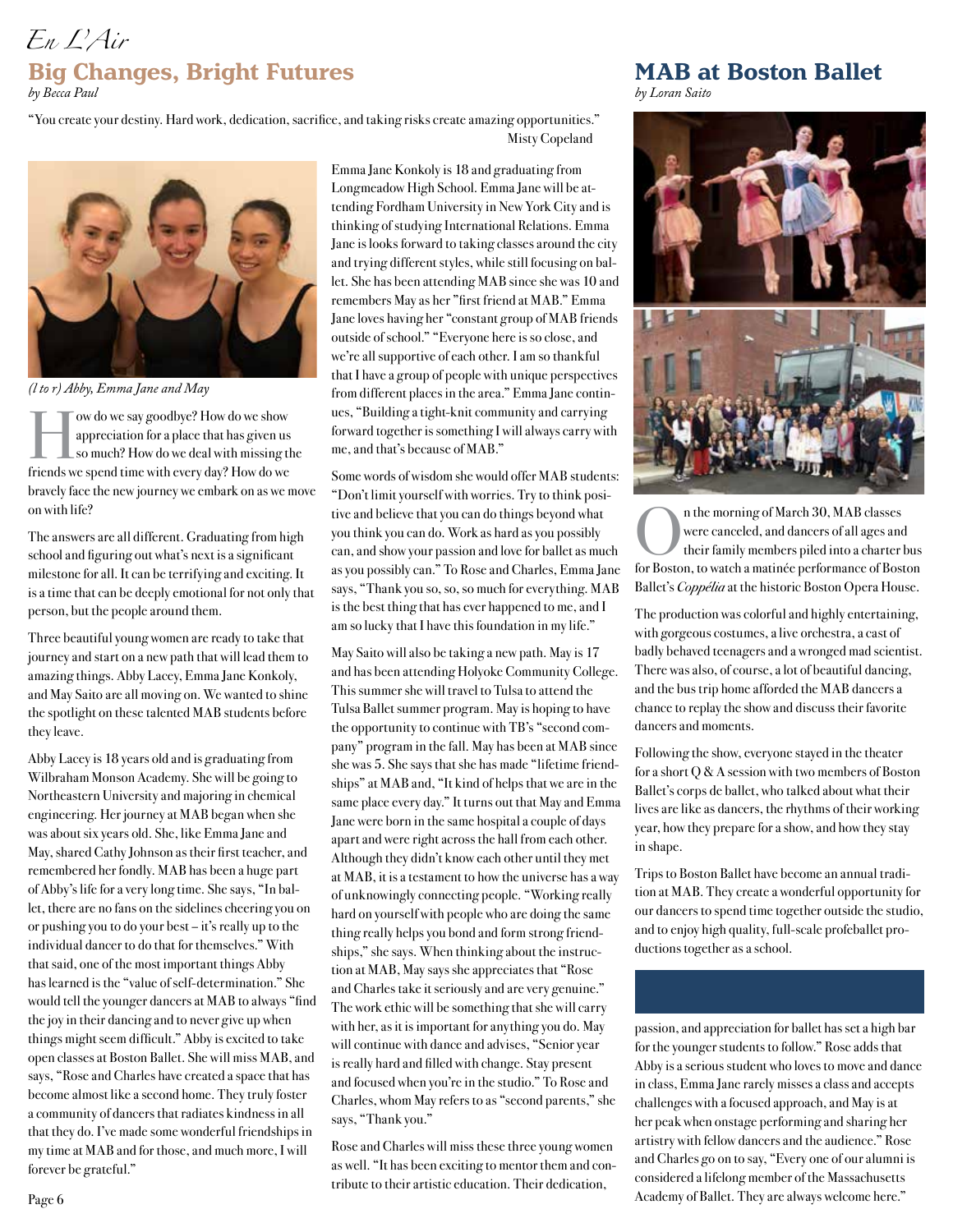#### News *from* MASSACHUSETTS ACADEMY *of* BALLET Educational Training Association • Spring 2019

### **Scenes from the Dressing Room**

**at the Worcester County Dance Festival**

*photos: MAB Dancers*





**ON THE CALENDAR MAB Summer** July 15-August 16, 2019

**Summer Break** August 17-September 9

**First Day of Classes** September 10

**Nutcracker & Sweets** December 13, 14 and 15, 2019 Wistariahurst Museum, Holyoke

# **Vaganova Teacher's Seminar**



ose Flachs is offering a Vaganova Teacher's Seminar focusing on the first three years of ballet training, June  $24<sup>th</sup>$  to  $29<sup>th</sup>$  at Mount Holyoke College.

Rose was introduced to the Vaganova method of teaching from John White and Margarita deSaá of the National Ballet of Cuba and the Pennsylvania Academy of Ballet. She was already a professional dancer and had just finished her second season with Ballet West. During her summer layoff, Mr. White suggested she take the seminar he was teaching. "Why should a professional dancer study a teaching methodology?" Rose asked herself. At this time Rose was not considering a career in teaching. She was

only focused on her dancing, improving daily with class and rehearsal.

Taking the seminar changed her life as a dancer. She absorbed every detail like a sponge. She rose from corps, to soloist, and then to principal dancer within the next year. She re-trained herself with the information she learned. The Vaganova syllabus integrates a logical training method incorporating every artistic detail from coordination of movement to expression of port de bras, from developing strength to effortless expression.

Many dancers go on to teach and only draw from what they remember from their classes as students. Teaching classical ballet is an art and an ever developng pedagogy. Seminars such as this are invaluable.

Mr. John White, author of *Teaching Classical Ballet* and *Advanced Principals of Teaching Classical Ballet* will be a guest speaker the first day. Teachers and dancers are invited to register for this life-changing seminar.

See www.massacademyofballet.com for registration information.

#### **MAB Faculty** Rose and Charles Flachs, Directors Mændy MacFarland Matisse Madden Erica Maillet Risa Peals Marlena Zahm

**Love the pictures? Follow Massachusetts Academy of Ballet on:**